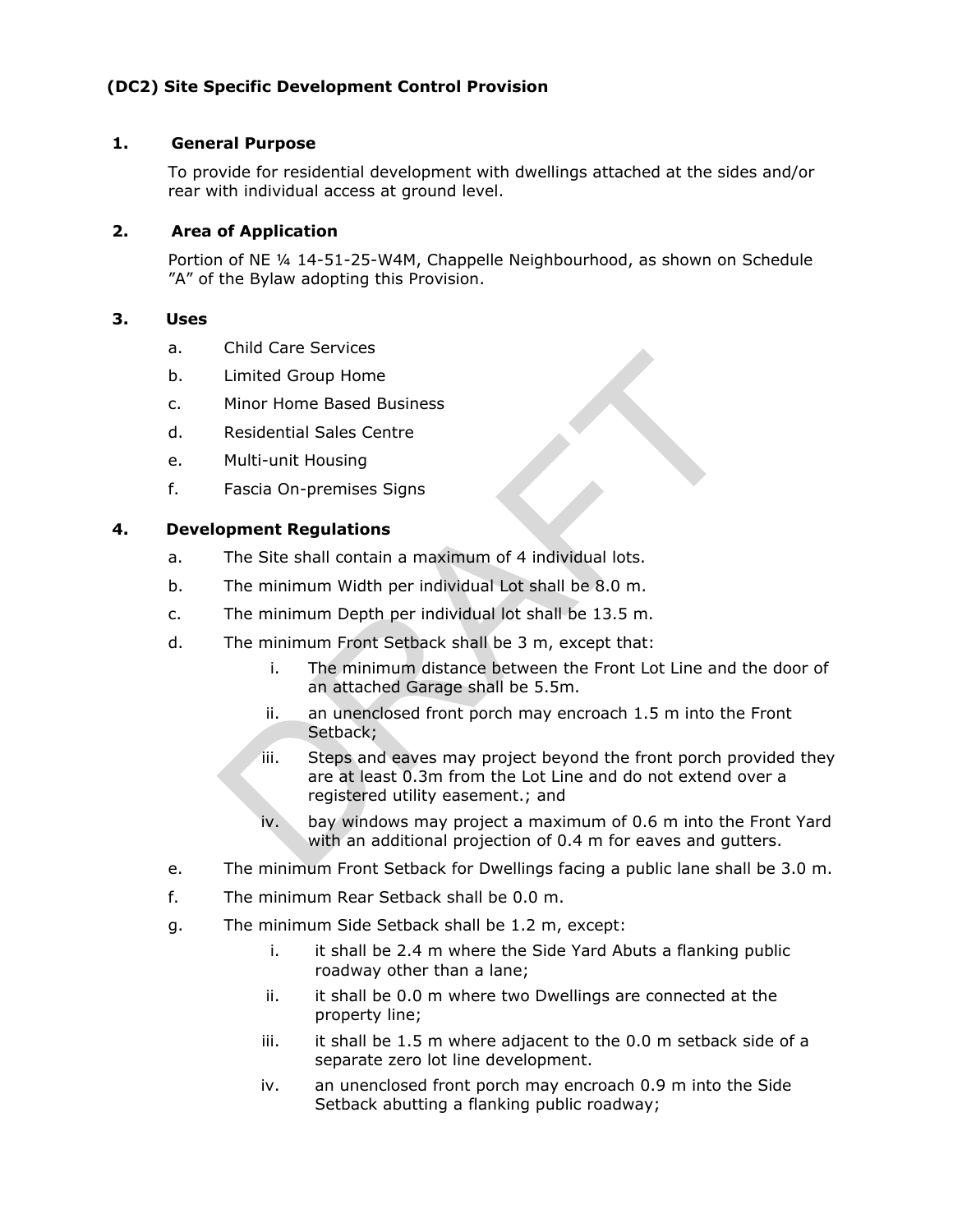- v. stairs from an unenclosed front porch are permitted to encroach into the Side Setback abutting a flanking public roadway, but at no time shall encroach over the property line; and
- vi. bay windows may project a maximum of 0.6 m into the Side Setback abutting a flanking public roadway with an additional projection of 0.4 m for eaves and gutters.

h. Dwellings are intended to be attached at the rear as well as at the sides. Where two Dwellings are connected at the rear or side at a property line, there shall be no Setback required between the Dwellings.

i. The maximum Height shall not exceed 12.0 m.

j. The maximum total Site Coverage per individual Lot shall not exceed 73%.

k. A minimum of 13 m2 of Private Outdoor Amenity Area shall be provided, inclusive of deck/balcony and enclosed front porch, and shall be allowed within a Front and/or Side Setback.

l. All roof leaders from buildings are to be connected to the storm sewer service.

m. Separation Space shall not be required.

n. Signs shall comply with the regulations found in Schedule 59A.

o. Parking shall be in accordance with to Section 54, except that there shall be no requirement for visitor parking stalls.

p. Landscaping shall be in accordance with the following:

- i. all Yards visible from a public roadway or lane shall be seeded or sodded within 18 consecutive months of occupancy of the unit;
- ii. alternate forms of landscaping, including hard decorative pavers, washed gravel, or similar treatments, flower beds or cultivated gardens, may be substituted for seeding or sodding, providing that all area of exposed earth are designed as either flower beds or cultivated gardens, to the satisfaction of the Development Officer; and The must manned of 13 m2 of Private Cutcheye Preminium of a minimum of 13 m2 of Private Cutdoor Amenity Area shall be per vero deck/balcony and enclosed front porch, and shall be allowed and/or Side Setback.<br>
All roof lead
	- iii. one deciduous or one coniferous tree, and two shrubs shall be required for every Front Yard or Rear Yard which is 4.5 m in depth or greater.
- q. Child Care Services shall be in accordance with Section 80.
- r. Limited Group Homes shall be in accordance with Section 79.
- s. Minor Home Based Busine sses shall be in accordance with Section 74.